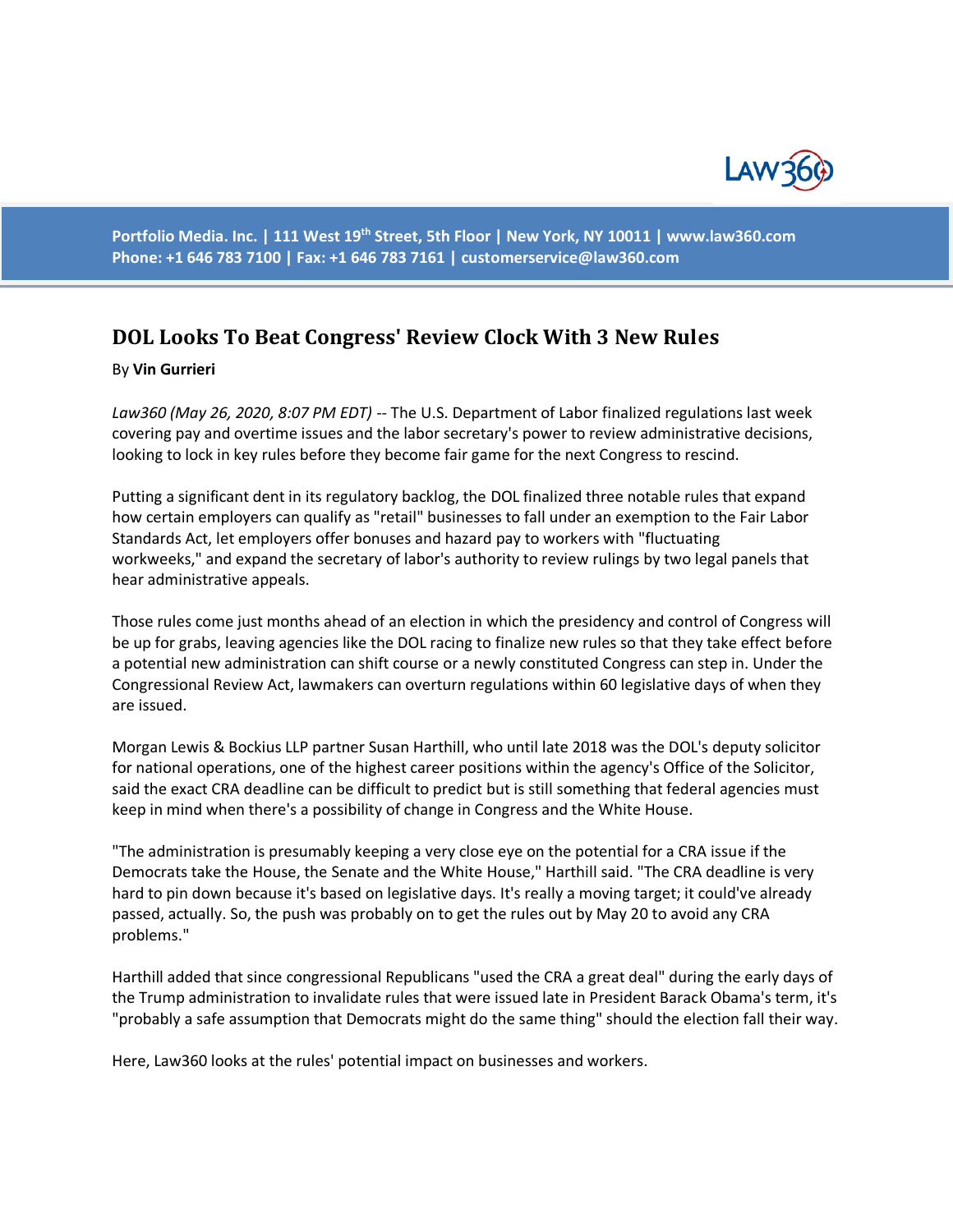# **Path Cleared for 'Retail' Exemption**

In a final rule unveiled May 18, the DOL adjusted the regulatory framework surrounding Section 7(i) of the FLSA, which allows certain employees of "retail or service establishments" who get paid mostly on commission to be deemed overtime-exempt.

The new rule withdrew from the DOL's existing regulations a partial list of industries that the agency presumed to have "no retail concept," a designation that left them unable to claim the 7(i) exemption. It also pulled a second, nonexhaustive list of businesses that "may be recognized as retail" for purposes of the exemption.

By eliminating the two half-century-old lists from the 7(i) equation, the DOL said it was promoting a more consistent approach to figuring out whether the exemption applies, noting that the lists have led to inconsistent court rulings. Moreover, businesses on the nonretail list can now potentially avail themselves of the 7(i) exemption if they meet the DOL's other criteria for applying it, the agency said.

Harthill said she believes that businesses "will take a fresh look at whether their establishments and businesses meet the exemption" in light of the new rule.

"The courts were free to not defer to the lists anyway, and now the lists don't exist, so the courts will be in a position to take a fresh look at some of the establishments that were previously listed and just apply the criteria that exist in the regulation," she said.

But Patricia Smith, who was solicitor of labor during the Obama administration and is now senior counsel with worker advocacy group the National Employment Law Project, said the rule makes it easier for employers to claim the 7(i) exemption and, like the agency's fluctuating workweek rule, tilt the deck against workers.

"The Department of Labor these days seems to think it's the Department of Commerce," Smith said. "The Department of Labor's mission statement is to protect workers, but right now what it's been doing is making it easier for employers to pay workers less."

## **Door Opened for More 'Fluctuating Workweek' Usage**

The DOL on May 20 put out its final rule updating the agency's regulatory framework for how overtime is calculated under the FLSA for salaried workers with "fluctuating workweeks" who aren't exempt from overtime.

The rule expressly allows employers to give those workers incentive-based payments like bonuses, hazard pay and commissions on top of the fixed weekly salaries those workers already receive, with the DOL saying that such payments "are compatible" with the fluctuating workweek overtime calculation method. It also says that employers must include those added payments in the calculation of a worker's so-called regular rate of pay as required by the FLSA.

The fluctuating workweek formula lets businesses pay overtime hours at diminishing rates to workers whose hours fluctuate from week to week as long as the workers are paid a fixed salary as straight-time compensation for all the hours they work. The method makes employers pay out overtime hours at half of a worker's "regular rate," the base wages that employers use to compute overtime.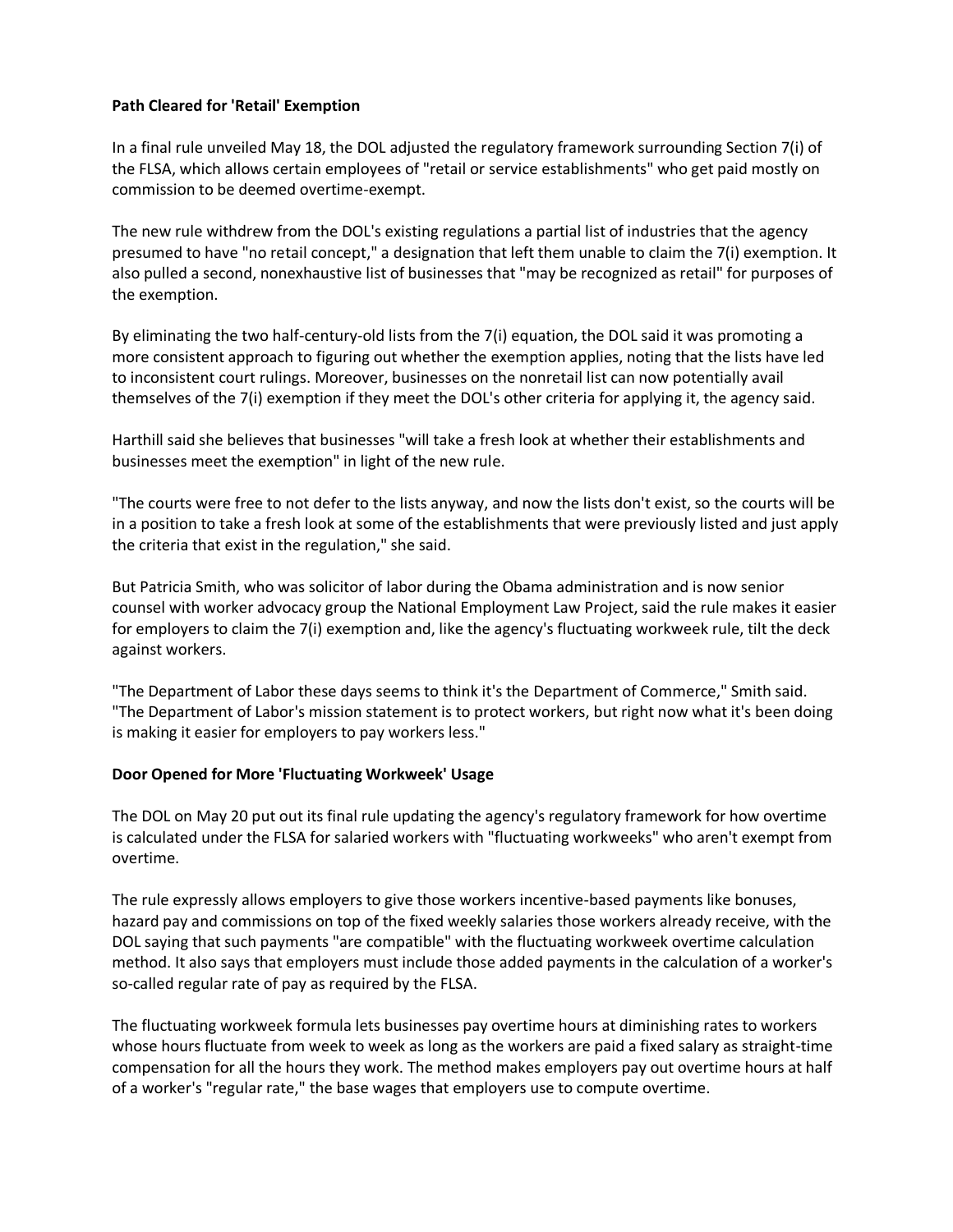Paul DeCamp, a former DOL Wage and Hour Division administrator who now co-heads Epstein Becker Green's wage practice, said the rule offers "a clear statement that bonuses and other types of nonsalary compensation are just fine with regard to the fluctuating workweek."

"I think that as a result of this new final rule, we will see some employers adopt the fluctuating workweek where they have not used it before," DeCamp said. "But the greater effect will be seeing employees who are already on a fluctuating workweek now finding themselves receiving bonuses and other types of compensation. I think that will affect more workers than having people newly added to the fluctuating workweek."

The DOL said the final regulation would provide "flexibility" for businesses as they take measures to jumpstart operations safely amid the COVID-19 pandemic, including the flexibility to have employees work staggered shifts.

But despite the DOL's apparent support for employers' use of the fluctuating workweek, the overtime calculation method has garnered pushback from some state governments that have rejected its use, as well as plaintiffs lawyers and worker advocates who contend that the formula shortchanges workers on overtime pay. Those concerns were raised in feedback the DOL received when the rule was in the public comments phase, which prompted the agency to spend a large portion of its final rule addressing the criticisms.

Regarding criticism that any potential increase in the use of the fluctuating workweek method could result in workers receiving less pay than if they remained hourly workers who are paid time-and-a-half for overtime, the DOL said it "does not believe this scenario is likely to be widespread" if it happens at all. Instead, it insisted that "overall earnings are likely to increase" and said that businesses could in theory realize the same cost savings by cutting those workers' hourly pay as opposed to switching them to a fluctuating workweek.

"As such, the ability to switch an employee to the fluctuating workweek method should not make the employer more able or willing to reduce the employee's earnings," the DOL said in its rule. "Such an employee would be agnostic as to the method behind an earning reduction: Having the hourly wage reduced or being switched to the fluctuating workweek method with an equivalently low salary would both make the employee equally dissatisfied because the negative effect on earnings is the same."

Smith, however, told Law360 that the rule makes it easier for employers to use the fluctuating workweek, which "generally results in workers — especially low-income workers — getting less money." Employers that shift to fluctuating workweeks can save on labor costs in a less obvious way than simply doing a pay cut, she said.

"It's true that employers can cut people's salary at any time. That has a negative reaction for employees' morale," Smith said. "But if you switch to the fluctuating workweek, you're not necessarily obviously cutting [workers'] salary, and it takes a while to figure out that you're getting less money."

## **Labor Chief Allowed to Dip Into Review Panels' Work**

The DOL finalized a rule May 19 that gives Labor Secretary Eugene Scalia and subsequent DOL secretaries "discretionary secretarial review" over decisions issued by the Board of Alien Labor Certification Appeals and the Administrative Review Board.